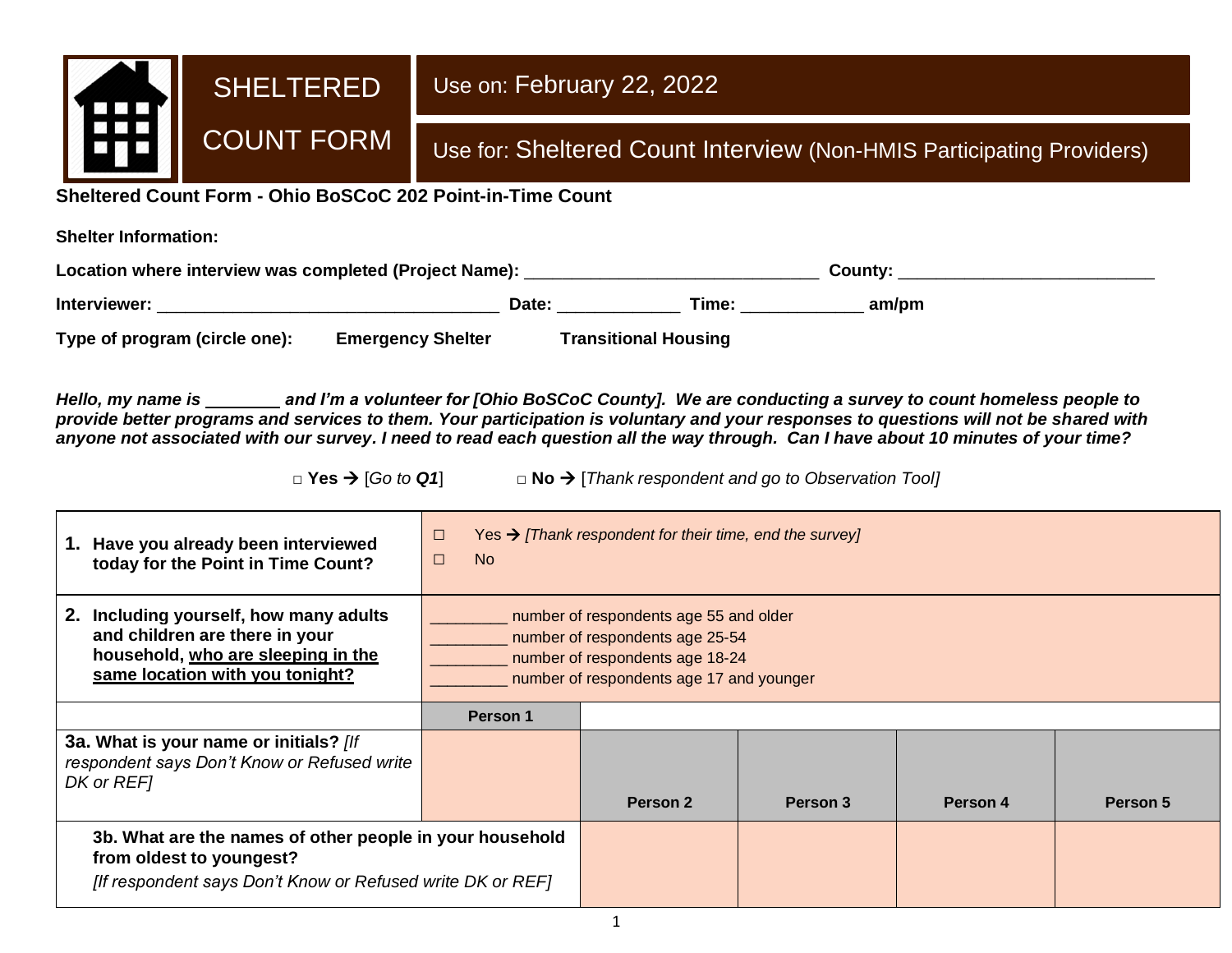### **Sheltered Count Form** *Person #1 Initials: \_\_\_\_\_\_*

*[Complete the column for Person 1 by asking Q4-Q14. Then complete the columns for Persons 2-5 for all other household members in order of oldest to youngest, by asking Q4-Q14 for each person individually (some questions may pertain only to persons age 18 and older). If other household members are not present, Person 1 should answer for them.]*

|                                                                                            | Person 1                                                                                                                                                                                             | Person <sub>2</sub>                                                                                                                                                           | Person 3                                                                                                                                                                                | Person 4                                                                                                                                                       | Person 5                                                                                                                                                                                                 |
|--------------------------------------------------------------------------------------------|------------------------------------------------------------------------------------------------------------------------------------------------------------------------------------------------------|-------------------------------------------------------------------------------------------------------------------------------------------------------------------------------|-----------------------------------------------------------------------------------------------------------------------------------------------------------------------------------------|----------------------------------------------------------------------------------------------------------------------------------------------------------------|----------------------------------------------------------------------------------------------------------------------------------------------------------------------------------------------------------|
| 4. How is Person (Person 2-5)<br>related to you (Person 1)?                                | Self                                                                                                                                                                                                 | □ Child<br>□ Spouse or<br>Partner<br>□ Other Relation<br>Member<br>□ Other, Non-<br><b>Relation Member</b>                                                                    | □ Child<br>□ Spouse or Partner<br>□ Other Relation<br><b>Member</b><br>□ Other, Non-<br><b>Relation Member</b>                                                                          | □ Child<br>□ Spouse or Partner<br>□ Other Relation<br><b>Member</b><br>□ Other, Non-<br><b>Relation Member</b>                                                 | $\Box$ Child<br>□ Spouse or Partner<br>□ Other Relation<br>Member<br>D Other, Non-<br><b>Relation Member</b>                                                                                             |
| 5. Just to confirm, are you staying with<br>(Person 1) here, in this location,<br>tonight? | N/A                                                                                                                                                                                                  | Yes<br>$\Box$<br><b>No</b><br>$\Box$<br><b>DK/REF</b><br>⊓                                                                                                                    | Yes<br>$\Box$<br><b>No</b><br>$\Box$<br>DK/REF<br>П                                                                                                                                     | Yes<br>П<br><b>No</b><br>$\Box$<br><b>DK/REF</b><br>П                                                                                                          | Yes<br>$\Box$<br>$\Box$<br><b>No</b><br><b>DK/REF</b><br>П                                                                                                                                               |
| 6. What is your date of birth?                                                             | DOB:                                                                                                                                                                                                 | DOB:                                                                                                                                                                          | DOB:                                                                                                                                                                                    | DOB:                                                                                                                                                           | DOB:                                                                                                                                                                                                     |
| If hesitant, ask: Are you?                                                                 | Under 5<br>$\Box$<br>$5 - 12$<br>$\Box$<br>$13 - 17$<br>$\Box$<br>18-24<br>$\Box$<br>25-34<br>$\Box$<br>35-44<br>$\Box$<br>45-54<br>$\Box$<br>55-61<br>$\Box$<br>$62+$<br>$\Box$<br>DK/REF<br>$\Box$ | Under 5<br>$\Box$<br>$5 - 12$<br>$\Box$<br>$13 - 17$<br>□<br>18-24<br>□<br>25-34<br>□<br>35-44<br>□<br>45-54<br>□<br>55-61<br>$\Box$<br>$62+$<br>$\Box$<br><b>DK/REF</b><br>□ | Under 5<br>$\Box$<br>$5 - 12$<br>$\Box$<br>$13 - 17$<br>$\Box$<br>18-24<br>$\Box$<br>25-34<br>□<br>35-44<br>П<br>45-54<br>П<br>55-61<br>$\Box$<br>$62+$<br>$\Box$<br><b>DK/REF</b><br>П | Under 5<br>□<br>$5 - 12$<br>□<br>$13 - 17$<br>□<br>18-24<br>□<br>25-34<br>□<br>35-44<br>□<br>45-54<br>□<br>55-61<br>□<br>$62+$<br>$\Box$<br><b>DK/REF</b><br>□ | Under 5<br>$\Box$<br>$5 - 12$<br>$\Box$<br>$13 - 17$<br>$\Box$<br>$18 - 24$<br>$\Box$<br>25-34<br>$\Box$<br>35-44<br>$\Box$<br>45-54<br>$\Box$<br>55-61<br>$\Box$<br>$62+$<br>$\Box$<br>DK/REF<br>$\Box$ |
| 7. What is your gender?                                                                    | <b>Male</b><br>$\Box$<br>Female<br>$\Box$<br>Transgender<br>$\Box$<br>Questioning<br>$\Box$<br>A gender other<br>$\Box$<br>than singularly<br>female or male<br>Don't Know<br>$\Box$                 | Male<br>$\Box$<br>Female<br>□<br>Transgender<br>□<br>Questioning<br>□<br>A gender other<br>$\Box$<br>than singularly<br>female or male<br>Don't Know<br>⊓                     | Male<br>$\Box$<br>Female<br>$\Box$<br>Transgender<br>$\Box$<br>Questioning<br>$\Box$<br>A gender other<br>$\Box$<br>than singularly<br>female or male<br>Don't Know<br>П                | Male<br>□<br>Female<br>□<br>Transgender<br>□<br>Questioning<br>□<br>A gender other<br>$\Box$<br>than singularly<br>female or male<br>Don't Know<br>⊓           | <b>Male</b><br>$\Box$<br>Female<br>$\Box$<br>Transgender<br>□<br>Questioning<br>$\Box$<br>A gender other<br>than singularly<br>female or male<br>Don't Know<br>$\Box$                                    |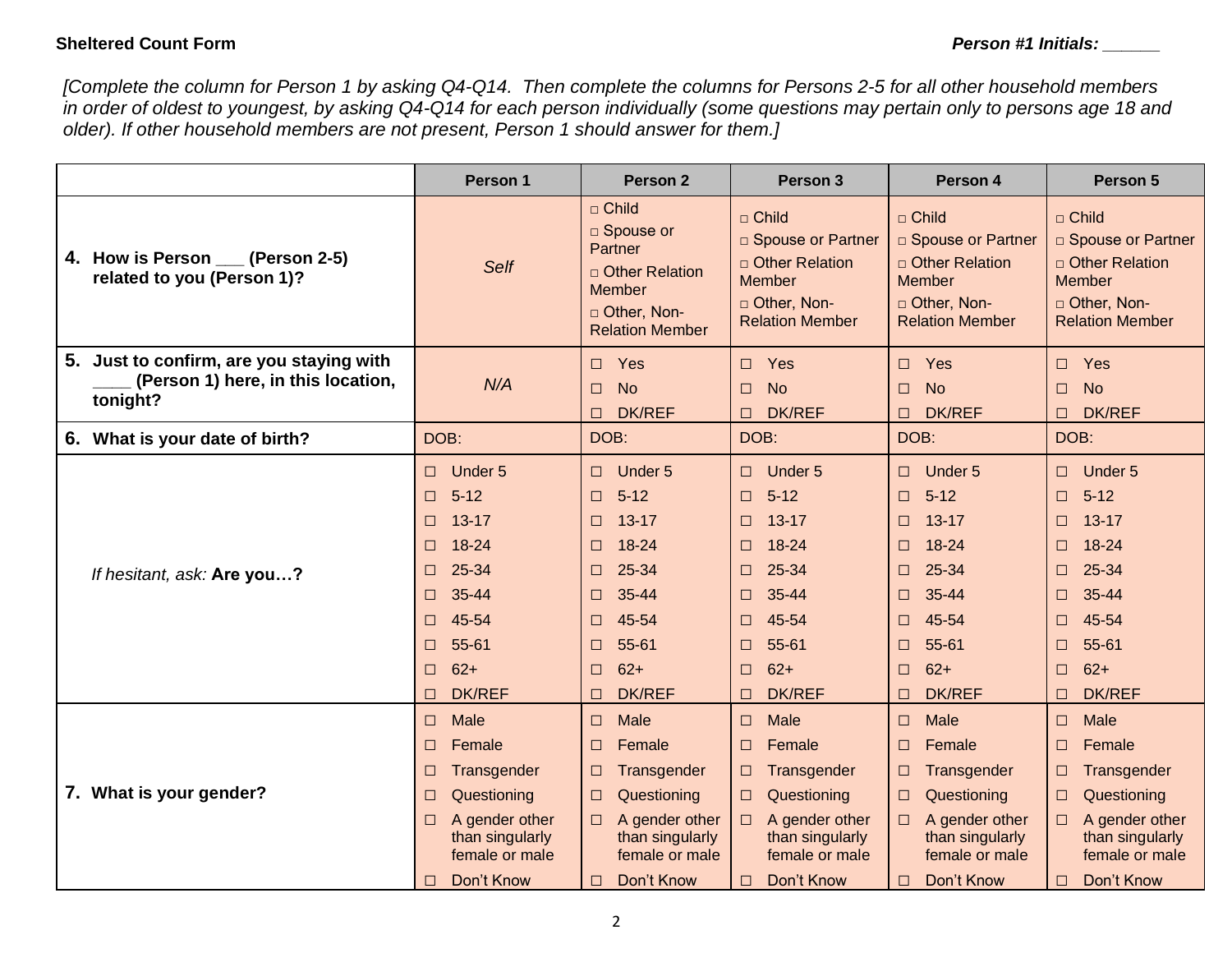|                                                                                                                             | Person 1                                                                                                                                                                                                                                                                                                                    | Person <sub>2</sub>                                                                                                                                                                                                                                                                                                                | <b>Person 3</b>                                                                                                                                                                                                                                                                                                                             | Person 4                                                                                                                                                                                                                                                                                                                                    | Person 5                                                                                                                                                                                                                                                                                                                   |
|-----------------------------------------------------------------------------------------------------------------------------|-----------------------------------------------------------------------------------------------------------------------------------------------------------------------------------------------------------------------------------------------------------------------------------------------------------------------------|------------------------------------------------------------------------------------------------------------------------------------------------------------------------------------------------------------------------------------------------------------------------------------------------------------------------------------|---------------------------------------------------------------------------------------------------------------------------------------------------------------------------------------------------------------------------------------------------------------------------------------------------------------------------------------------|---------------------------------------------------------------------------------------------------------------------------------------------------------------------------------------------------------------------------------------------------------------------------------------------------------------------------------------------|----------------------------------------------------------------------------------------------------------------------------------------------------------------------------------------------------------------------------------------------------------------------------------------------------------------------------|
|                                                                                                                             | Refused<br>$\Box$                                                                                                                                                                                                                                                                                                           | Refused<br>$\Box$                                                                                                                                                                                                                                                                                                                  | Refused<br>$\Box$                                                                                                                                                                                                                                                                                                                           | Refused<br>$\Box$                                                                                                                                                                                                                                                                                                                           | Refused<br>$\Box$                                                                                                                                                                                                                                                                                                          |
| 8. Are you Hispanic or Latin(a)(o)(x)?                                                                                      | $\square$ Yes<br><b>No</b><br>$\Box$<br><b>DK/REF</b><br>□                                                                                                                                                                                                                                                                  | Yes<br>$\Box$<br><b>No</b><br>$\Box$<br><b>DK/REF</b><br>□                                                                                                                                                                                                                                                                         | Yes<br>$\Box$<br><b>No</b><br>$\Box$<br><b>DK/REF</b><br>□                                                                                                                                                                                                                                                                                  | Yes<br>$\Box$<br><b>No</b><br>$\Box$<br><b>DK/REF</b><br>$\Box$                                                                                                                                                                                                                                                                             | Yes<br>$\Box$<br><b>No</b><br>$\Box$<br><b>DK/REF</b><br>□                                                                                                                                                                                                                                                                 |
| 9. What is your race? You can select<br>one or more races.<br>[Read categories]                                             | American Indian,<br>□<br>Alaska Native, or<br>Indigenous<br>Asian or Asian<br>□<br>American<br>Black, African<br>$\Box$<br>American, or<br>African<br><b>Native Hawaiian</b><br>$\Box$<br>or Other Pacific<br><b>Islander</b><br>White<br>$\Box$<br>Other-please<br>$\Box$<br>specify:<br>□ Don't Know<br>Refused<br>$\Box$ | $\Box$<br>American<br>Indian, Alaska<br>Native, or<br>Indigenous<br>Asian or Asian<br>П.<br>American<br>Black, African<br>$\Box$<br>American, or<br>African<br><b>Native</b><br>$\Box$<br>Hawaiian or<br><b>Other Pacific</b><br>Islander<br>White<br>$\Box$<br>Other-please<br>0<br>specify:<br>□ Don't Know<br>Refused<br>$\Box$ | American<br>$\Box$<br>Indian, Alaska<br>Native, or<br>Indigenous<br>Asian or Asian<br>$\Box$<br>American<br><b>Black, African</b><br>□<br>American, or<br>African<br><b>Native Hawaiian</b><br>П<br>or Other Pacific<br><b>Islander</b><br>White<br>$\Box$<br>Other- please<br>$\Box$<br>specify:<br>$\Box$ Don't Know<br>Refused<br>$\Box$ | American<br>$\Box$<br>Indian, Alaska<br>Native, or<br>Indigenous<br>Asian or Asian<br>$\Box$<br>American<br><b>Black, African</b><br>$\Box$<br>American, or<br>African<br><b>Native Hawaiian</b><br>Π.<br>or Other Pacific<br><b>Islander</b><br>White<br>$\Box$<br>Other-please<br>$\Box$<br>specify:<br>□ Don't Know<br>Refused<br>$\Box$ | American<br>$\Box$<br>Indian, Alaska<br>Native, or<br>Indigenous<br>Asian or Asian<br>П<br>American<br>Black, African<br>□<br>American, or<br>African<br><b>Native Hawaiian</b><br>$\Box$<br>or Other Pacific<br><b>Islander</b><br>White<br>$\Box$<br>Other- please<br>□<br>specify:<br>□ Don't Know<br>Refused<br>$\Box$ |
| 10. Are you a veteran of the United States<br>Armed Forces (Army, Navy, Air Force,<br><b>Marine Corps, or Coast Guard)?</b> | □ Yes<br>$\Box$ No<br>□ Don't Know<br>Refused<br>$\Box$                                                                                                                                                                                                                                                                     | $\Box$ Yes<br>$\Box$ No<br>□ Don't Know<br>Refused<br>$\Box$                                                                                                                                                                                                                                                                       | □ Yes<br>$\Box$ No<br>□ Don't Know<br>Refused<br>$\Box$                                                                                                                                                                                                                                                                                     | $\Box$ Yes<br>$\Box$ No<br>□ Don't Know<br><b>Refused</b><br>$\Box$                                                                                                                                                                                                                                                                         | □ Yes<br>$\Box$ No<br>□ Don't Know<br>Refused<br>$\Box$                                                                                                                                                                                                                                                                    |
| 11a. Is this the first time you've<br>experienced homelessness?                                                             | $\square$ Yes<br>$\Box$ No<br>□ Don't Know<br>Refused<br>$\Box$                                                                                                                                                                                                                                                             | $\Box$ Yes<br>$\Box$ No<br>□ Don't Know<br>Refused<br>$\Box$                                                                                                                                                                                                                                                                       | □ Yes<br>$\Box$ No<br>$\Box$ Don't Know<br>Refused<br>$\Box$                                                                                                                                                                                                                                                                                | $\Box$ Yes<br>$\Box$ No<br>□ Don't Know<br>Refused<br>$\Box$                                                                                                                                                                                                                                                                                | $\Box$ Yes<br>$\Box$ No<br>□ Don't Know<br>Refused<br>$\Box$                                                                                                                                                                                                                                                               |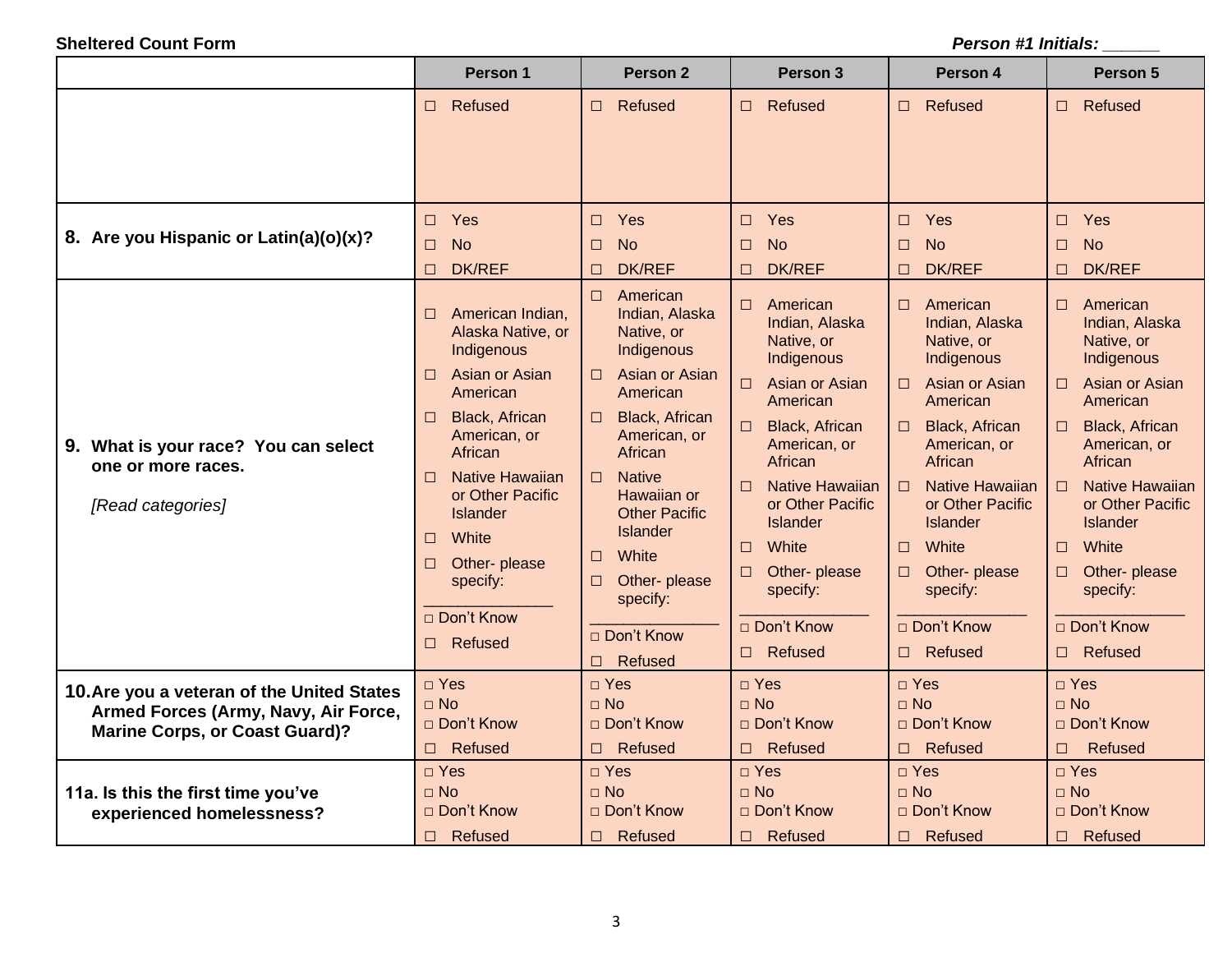#### **11b. How long have you been homeless this time? (Only include time spent staying in shelters and/or on the streets.) □** 0-3 months  $\Box$  4-6 months □ 7-11 months **□** 1-2 years **□** 2-3 years **□** 3 years or more □ 0-3 months  $\Box$  4-6 months □ 7-11 months **□** 1-2 years **□** 2-3 years **□** 3 years or more □ 0-3 months □ 4-6 months □ 7-11 months **□** 1-2 years **□** 2-3 years **□** 3 years or more **□** 0-3 months **□** 4-6 months □ 7-11 months **□** 1-2 years **□** 2-3 years **□** 3 years or more □ 0-3 months  $\Box$  4-6 months □ 7-11 months **□** 1-2 years **□** 2-3 years **□** 3 years or more **11c. How many months did you stay in shelters or on the streets over the past 3 years, that is since February 2019?**  □ 0-3 months  $\Box$  4-6 months **□** 7-11 months **□** 1-2 years **□** 2-3 years **□** 3 years or more □ 0-3 months  $\Box$  4-6 months □ 7-11 months **□** 1-2 years **□** 2-3 years **□** 3 years or more □ 0-3 months  $\Box$  4-6 months **□** 7-11 months **□** 1-2 years **□** 2-3 years **□** 3 years or more **□** 0-3 months **□** 4-6 months □ 7-11 months **□** 1-2 years **□** 2-3 years **□** 3 years or more □ 0-3 months **□** 4-6 months □ 7-11 months **□** 1-2 years **□** 2-3 years **□** 3 years or more **11d. In total, how many separate times have you stayed in shelters or on the streets in the past 3 years (since February 2019)?** □ Fewer than 4 □ 4 or more times **□** Don't Know **□** Refused □ Fewer than 4 □ 4 or more times **□** Don't Know **□** Refused □ Fewer than 4 □ 4 or more times **□** Don't Know **□** Refused □ Fewer than 4 □ 4 or more times **□** Don't Know **□** Refused □ Fewer than 4 □ 4 or more times **□** Don't Know **□** Refused **12.Do you struggle with one or more of the following?**  $\Box$  (a) Alcohol use  $\Box$  (b) Drug use  $\Box$  (c) Chronic health condition  $\Box$  (d) HIV/AIDS  $\Box$  (e) Mental disability  $\Box$  (f) Physical disability □ (g) Developmental delay  $\Box$  (a) Alcohol use  $\Box$  (b) Drug use  $\Box$  (c) Chronic health condition  $\Box$  (d) HIV/AIDS  $\Box$  (e) Mental disability  $\Box$  (f) Physical disability  $\Box$  (g) **Developmental**  delay  $\Box$  (a) Alcohol use  $\Box$  (b) Drug use  $\Box$  (c) Chronic health condition  $\Box$  (d) HIV/AIDS  $\Box$  (e) Mental disability  $\Box$  (f) Physical disability  $\Box$  (g) Developmental delay  $\Box$  (a) Alcohol use  $\Box$  (b) Drug use  $\Box$  (c) Chronic health condition  $\Box$  (d) HIV/AIDS  $\Box$  (e) Mental disability  $\Box$  (f) Physical disability □ (g) Developmental delay  $\Box$  (a) Alcohol use  $\Box$  (b) Drug use  $\Box$  (c) Chronic health condition  $\Box$  (d) HIV/AIDS  $\Box$  (e) Mental disability □ (f) Physical disability  $\Box$  (g) Developmental delay **13.Do any of the above situations keep you from holding a job or living in stable housing? □** Yes **□** No □ Don't Know **□** Refused **□** Yes **□** No **□** Don't Know **□** Refused **□** Yes **□** No **□** Don't Know **□** Refused **□** Yes **□** No **□** Don't Know **□** Refused **□** Yes **□** No **□** Don't Know **□** Refused **14.Do you/Does Person** *[2-5]* **receive any disability benefits such as Social Security Income, Social Security Disability Income, or Veteran's Disability Benefits? □** Yes **□** No **□** Don't Know **□** Refused **□** Yes **□** No **□** Don't Know **□** Refused **□** Yes **□** No **□** Don't Know **□** Refused **□** Yes **□** No **□** Don't Know **□** Refused **□** Yes **□** No **□** Don't Know **□** Refused

#### **Sheltered Count Form** *Person #1 Initials: \_\_\_\_\_\_*